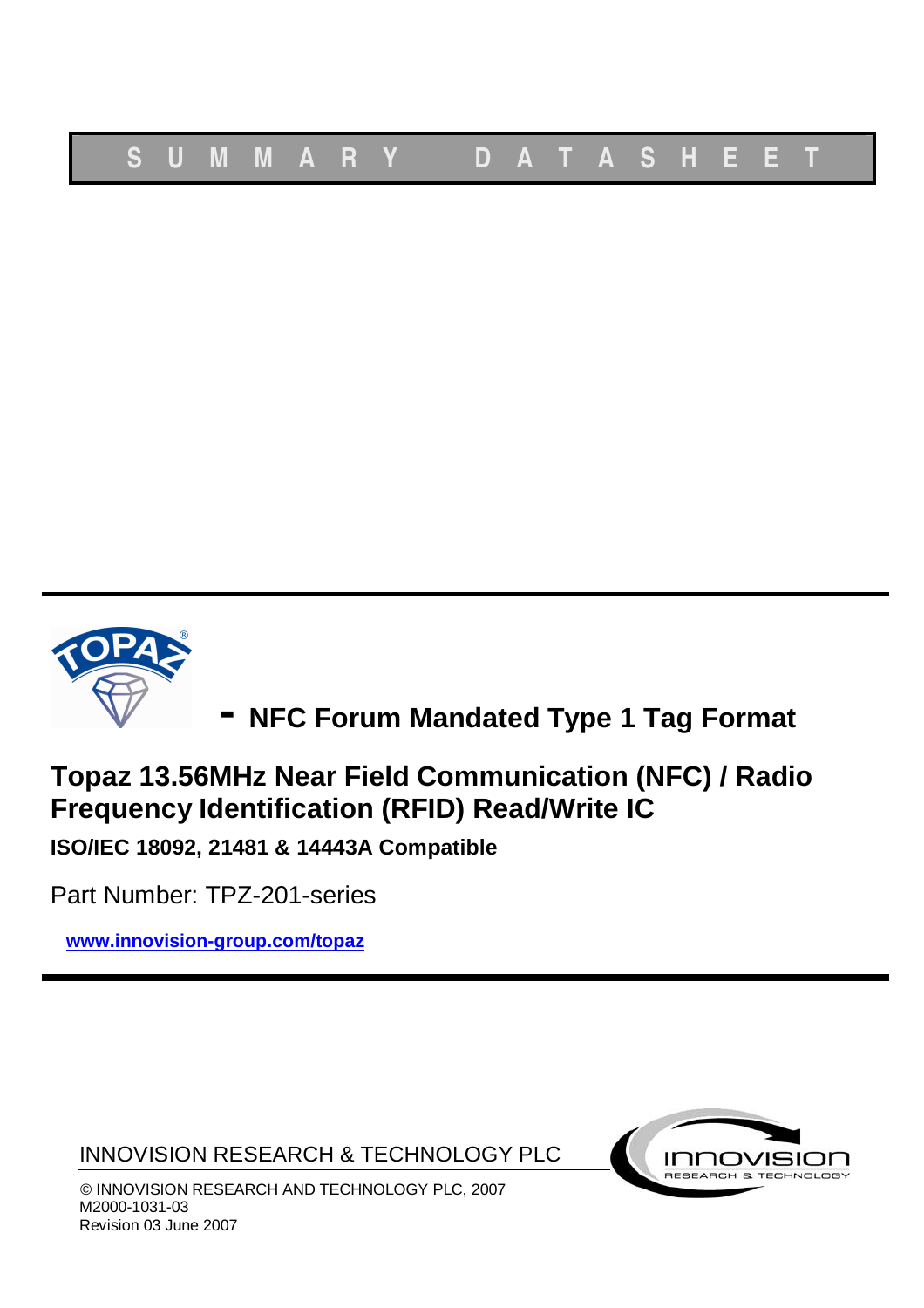#### **Table of Contents**

#### **Datasheet Revision History**

| <b>Revision</b> | Date  | Page(s) | <b>Description</b> |  |  |  |
|-----------------|-------|---------|--------------------|--|--|--|
| 03              | 06/07 |         | New part number    |  |  |  |

#### **UK Head Office**

Innovision Research & Technology plc 33 Sheep Street **Cirencester Gloucestershire** GL7 1RQ, UK

Telephone: +44 (0) 1285 888200 Fax: +44 (0) 1285 888190

| Email: | topaz@innovision-group.com     |
|--------|--------------------------------|
| Web:   | www.innovision-group.com/topaz |

© Copyright Innovision Research & Technology plc 2007

All rights are reserved. Reproduction in whole or in part is prohibited without the prior written consent of the copyright owner. The information presented in this document does not form part of any quotation or contract, is believed to be accurate and reliable and may be changed without any notice. No liability will be accepted by the publisher for any consequence of its use. Publication thereof does not convey or imply any license under patent – or any other industrial or technical property rights. These products are not designed for use in life support applications, devices, or systems where malfunction of these products can reasonably be expected to result in personal injury. Innovision Research & Technology plc customers using these products for use in such applications do so on their own risk and agree to fully indemnify Innovision Research & Technology plc for any damages resulting from such improper use.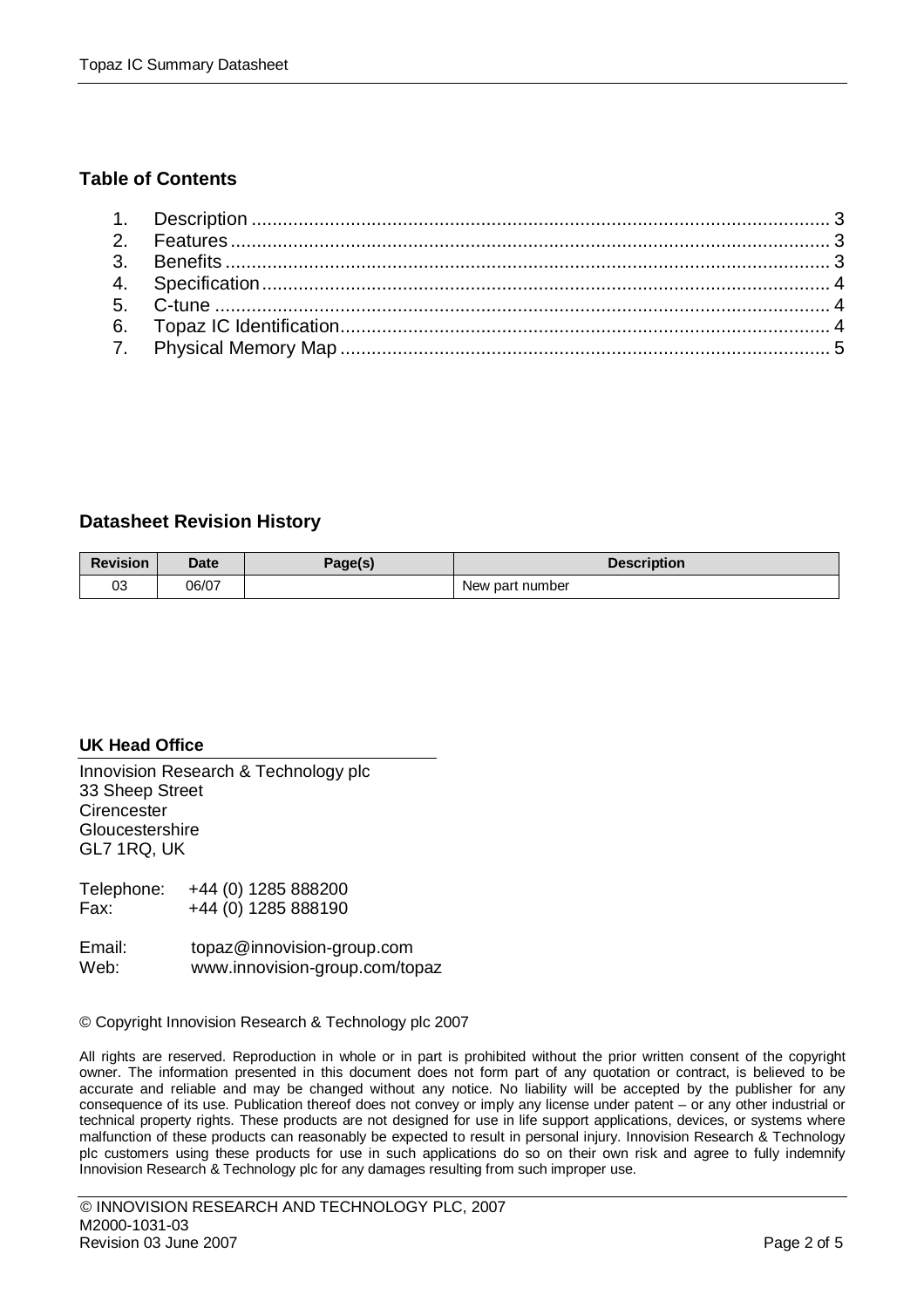# **1. Description**

The Topaz IC, (part number TPZ-201-series), has been developed by Innovision Research & Technology plc to address Near Field Communication (NFC) and Radio Frequency Identification (RFID) tagging applications working to the ISO/IEC 18092, ISO/IEC 21481 and ISO/IEC 14443A standards.

The Topaz IC based tag has been mandated by the NFC Forum as the Type 1 Tag Format to work with NFC devices.

The Topaz IC is a two terminal device designed to be connected to a loop antenna to produce a passive NFC/RFID tag operating in the standard unlicensed 13.56MHz frequency band.

The read/write data in the Topaz IC memory is EEPROM-based, allowing individual blocks to be locked into read only operation by contactless command. Once locked, the process is irreversible.

The Topaz IC is based on a physical EEPROM array size of 120 bytes.

Passive operation means that no battery is required because the Topaz IC gathers its operational energy from the interrogation field generated by the NFC Reader/Writer unit.

## **2. Features**

- Topaz IC can be used in NFC Forum Tags/Smartposter/ One-touch Setup applications as well as general RFID
- Targeted for operation with NFC devices which work to ISO/IEC 18092 (NFCIP-1) and/or ISO/IEC 21481 (NFCIP-2)
- Designed to be compatible with the ISO/IEC 14443:2001 parts 2 and 3
- ISO/IEC 14443 type A modulation scheme
- Passive RFID tag operating in the unlicensed 13.56MHz band
- Read and Write (R/W) operation
- One Time Programmable (OTP) & Write Once Read Many (WORM) operation
- Typical operating range up to 10cm depending on tag/reader antenna coil sizes and orientation relative to the reader unit
- UID provision in Topaz IC to enable collision detection by means of the Reader/Writer issuing a RID (Read UID) command
- Fast data communication rate of 106 kbit/s
- Protection for data during the write operation by the Topaz IC only responding to commands prepended with a matching UID. This also provides protection in the situation where there are multiple tags in the reader field
- Fast byte write speed
- Data communications are protected by 16-bit CRC integrity checking
- EEPROM based user read/write memory area organised as 12 blocks of 8-bytes
- 7-bytes of Unique Identification (UID) number for use in data authentication/anti-cloning
- 96-bytes of user read/write memory
- 6-bytes of OTP memory
- All memory areas are individually one time lockable by RF command to prevent further modification of data and to produce read only functionality

## **3. Benefits**

- Small die size
- Mandated as Type 1 Tag Format by the NFC Forum for operation with NFC devices in Reader/Writer mode
- Initial "Request and Answer" communication cycle between the NFC reader/writer device and the Topaz IC based NFC Tag follows the ISO/IEC 18092 and ISO/IEC 14443-3 standards
- Will operate with forthcoming ISO/IEC 18092 & ISO/IEC 21481 compliant NFC devices directly and with most existing ISO/IEC 14443 reader/writers after software modification only
- Low-power requirement
- High-integrity 16-bit CRC protection on communications protocol
- Blocks of memory can be utilised as shadow areas for anti-tear protection measures
- Memory size and capacity is scalable for custom designs
- Two bond pad die attachment
- Wire-bond, flip-chip and module die attachment methods possible
- Suitable for operation with wide variety of antenna coil size, form factor and construction
- Fast read all command (RALL)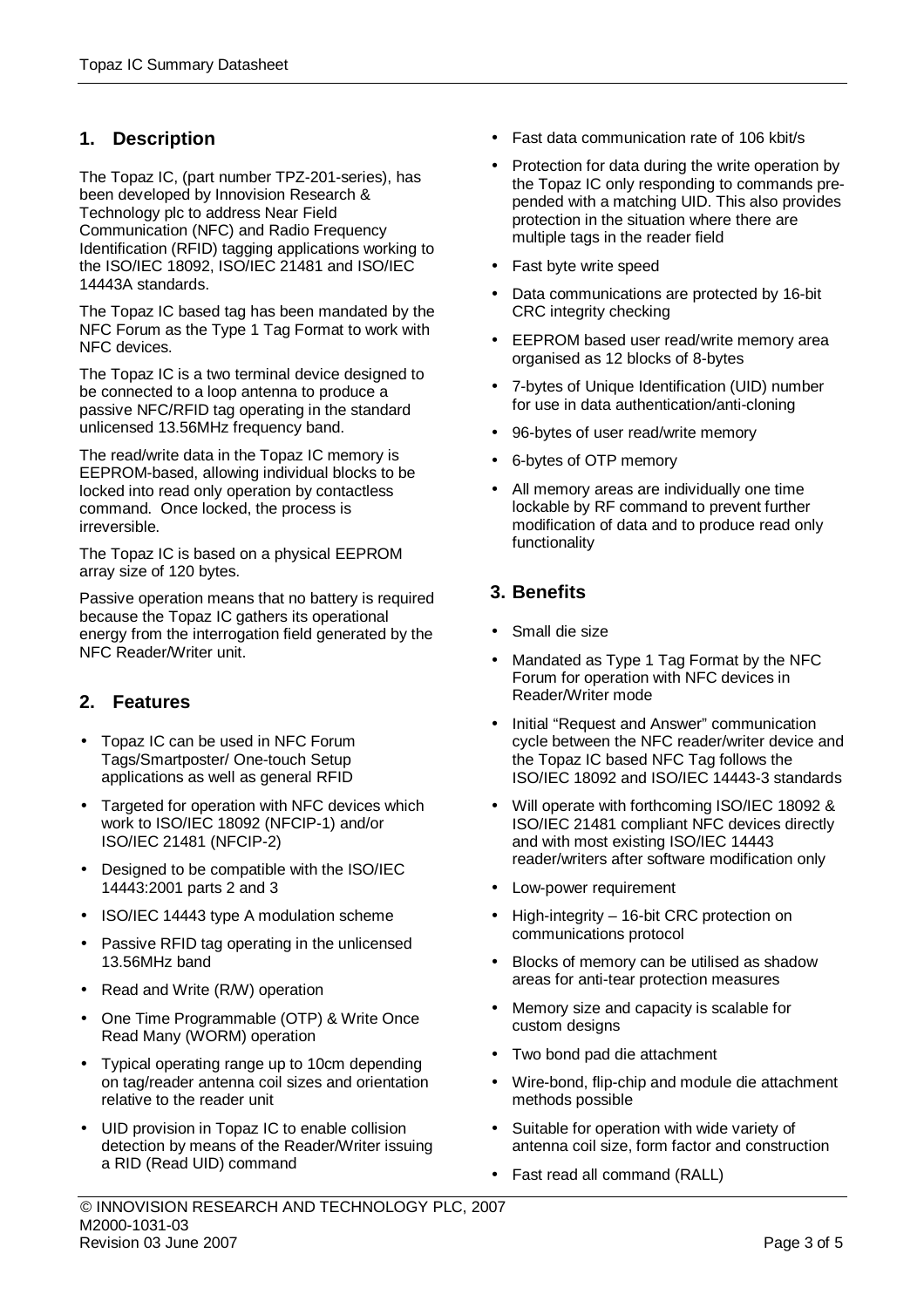# **4. Specification**

#### Physical/Environmental

- Die size approx 0.59 x 0.59mm (including guard ring)
- Standard 150um thickness
- L1, L2 pad passivation opening  $\geq 80 \mu m$
- 2 terminal IC for conventional wire bond or flip chip attachment
- Operating temperature range: –25°C to +50°C
- Non-operational data retention (i.e. storage temperature) range: –40°C to +70°C

#### Memory Map

- 16-bits (2-bytes) of metal mask product identification header ROM
- 56-bits (7-bytes) of Unique Identification (UID) number
- 768-bits (96-bytes) of user read/write memory
- User Read/Write memory arranged as 12 blocks of 8-bytes
- Each 8-byte user read/write block is individually lockable by RFID command
- For systems working on 16-byte blocks, the pairs of 8-byte blocks can be written to and locked together by the reader
- 48-bits (6-bytes) of One Time Programmable (OTP) bit area
- OTP bits can be set both individually or as multiple bits together in one command

#### **Security**

- 7-byte Unique Identification (UID) number is programmed and locked during manufacture
- Further blocks can be programmed with application specific data and then locked to provide tamper-proof contents
- OTP bits can be used for non-reversible one direction counters
- CRC protection on command and data communications to retain integrity
- All blocks, and hence all logical pages, have a one-time lock capability
- The Topaz IC can use a "Digital Certificate" or "Seal" based on the unalterable and unique identification number to authenticate and provide an appropriate level of security

#### © INNOVISION RESEARCH AND TECHNOLOGY PLC, 2007 M2000-1031-03 Revision 03 June 2007 **Page 4 of 5** Page 4 of 5

#### **General**

- On-chip tuning capacitance designed for nominal 13.56MHz operation
- Read range will depend on the antenna used and reader specifications
- Fast write speed <6.5mS per byte
- "Read All" command for fast read access of complete memory contents
- Data retention > 5 years
- Write operations >10,000 cycles
- Available in two standard forms:
	- Tested wafer Tested, bumped, ground and sawn wafer (film on frame)
- Contact Innovision for ordering information and full part number

# **5. C-tune**

C-tune is the on-chip capacitance across the device pads L1 & L2 (expected use: to tune a coil connected across L1 & L2 to a frequency near to 13.56MHz).

C-tune has been metal-mask selected as follows:

C-tune standard  $= 21.1pF$  nominal

# **6. Topaz IC Identification**

The Topaz IC carries a specific "Header ROM" value, fixed in memory area HR0, to identify that the tag is capable of carrying an NDEF Message as defined by the NFC-Forum.

Qualification of the HR0 value must be used by a NFC reader/writer in order to identify and segregate between tags based on the Topaz IC and on other Innovision ICs.

The header ROM, HR0 value is assigned as follows:

Topaz IC (TPZ-201-series),  $HR0 = 11<sub>h</sub>$